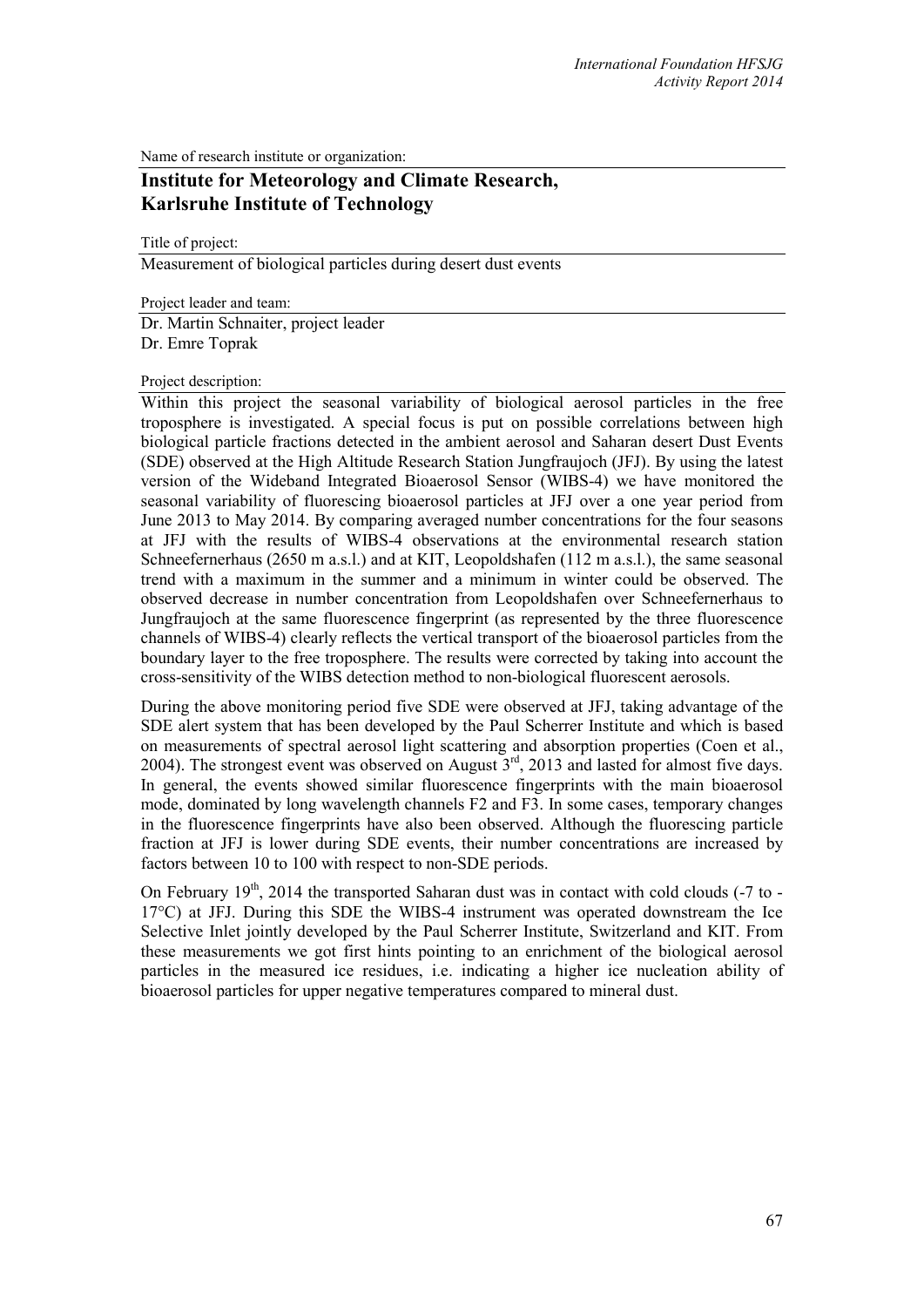

*Figure 1. Seasonal change of fluorescent biological aerosols (given in particles per liter) at three different locations. Upper panel: Leopoldshafen, Germany (112 m a.s.l.); central panel: Zugspitze, Germany (2650 m a.s.l.); lower panel: Jungfraujoch research station, Switzerland (3580 m a.s.l.). Season from left to right: spring, summer, autumn, and winter. F1, F2 and F3 represent the three different fluorescence channels of WIBS-4.*

Key words:

Fluorescent biological aerosol particles, long range transport of Saharan dust

Collaborating partners/networks: Paul Scherrer Institute EMPA University of Manchester

Scientific publications and public outreach 2014:

**Refereed journal articles and their internet access**

Toprak, E., and M. Schnaiter, Saharan dust and bioaerosols over Central Europe (in preparation), 2015.

## **Conference papers**

Schnaiter, M., and E. Toprak, Bioaerosol Transport to Central Europe by Saharan Dust Outbreaks, International Conference on Atmospheric Dust (DUST 2014), Castellaneta Marina, Italy, June 1-6, 2014.

## **Theses**

Toprak, E., Real Time Detection of Primary Biological Aerosol Particles (PBAP) and investigation of interactions between biological aerosols with non-biological aerosols and cloud particles, PhD Thesis, Karlsruhe Institute of Technology (KIT), 2014.